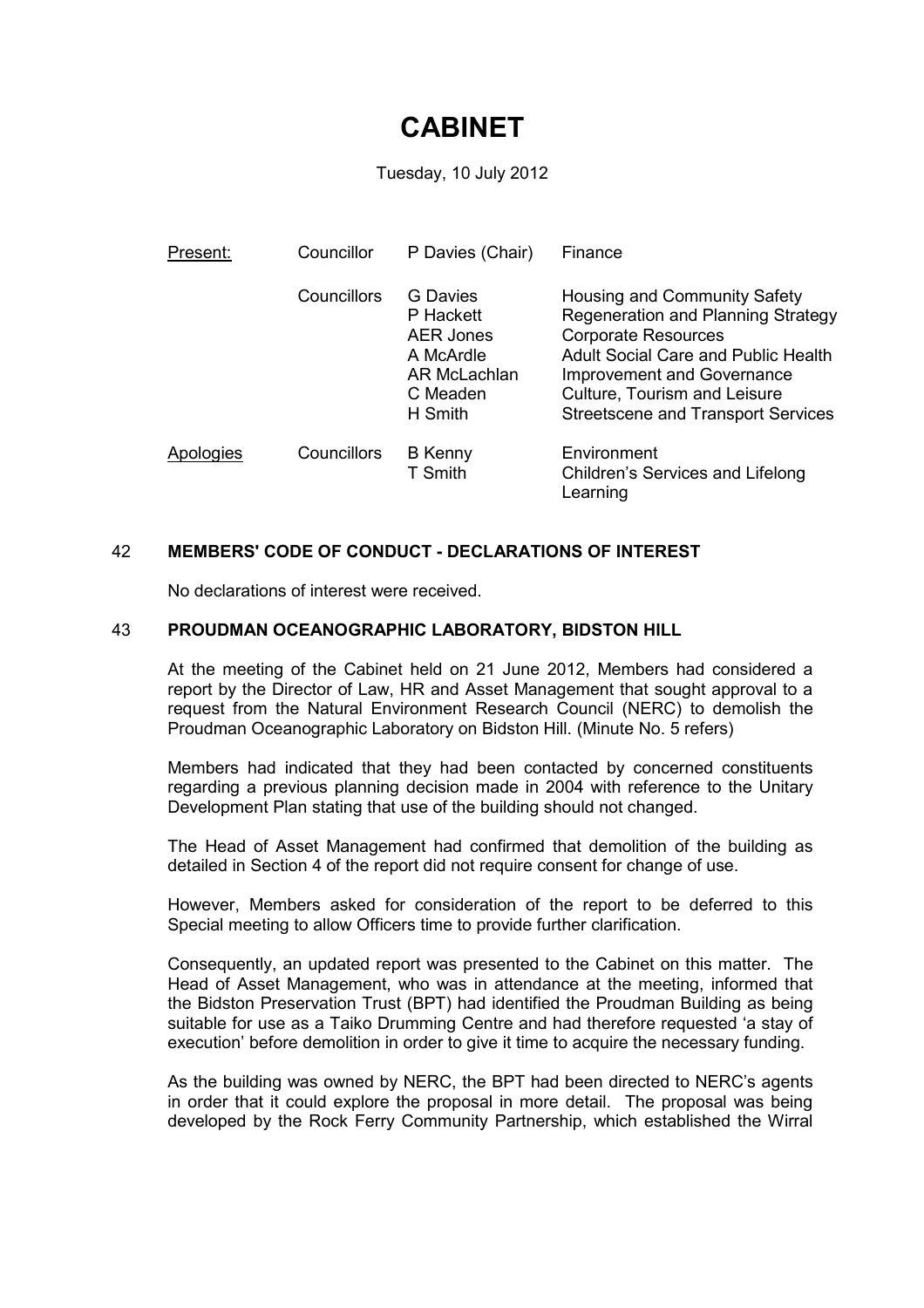Taiko Dragon Drumming project. The Partnership hoped to instruct consultants to develop its proposal in detail and intended to contact NERC to register its proposal for the building. Consent for the demolition under the terms of the lease would not prevent these discussions taking place and was still considered appropriate.

The Cabinet noted that the site of the Proudman Observatory had previously been shown in the Unitary Development Plan (UDP) as being subject to Policy EM11 (a policy specific to Bidston Observatory and the Poudman Oceanographic Laboratory). In 2007, that policy had been deleted (Cabinet meeting on 28 March 2007, Minute 314 refers) and was therefore no longer part of the development plan. The site was now shown as without notation and any planning applications that might be submitted for the site would be subject to other policies of the UDP, particularly those relating to impact on Listed Buildings and the Bidston Hill Area of Special Landscape Value. The advice within the National Planning Policy Framework would also be a material consideration in the determination of any planning application.

Letters had been received from residents who lived adjacent to the Laboratory and circulated to Members, making the point that although the property had been marketed for a number of years no suitable offers had been received. They were in favour of the building being demolished.

The Head of Asset Management reported that yesterday he had been made aware that the BPT had applied to English Heritage for Listed Building Consent. He therefore, recommended the Cabinet to defer its decision to allow him to obtain advice regarding the way forward. The Cabinet noted that it was accepted good practice not to give consent to the demolition of the Laboratory whilst a decision on Listed Building Consent was awaited from English Heritage and that it may be over six months before this determination was received because of the various processes English Heritage would follow. In the meantime, the Council could undertake work in terms of the heritage value of the Laboratory.

The Head of Legal and Member Services informed that if the Cabinet made a decision to demolish the Laboratory before English Heritage had made a determination on the application for Listed Building Consent it may cause reputational harm to the Council, if later, English Heritage agreed that the building should be listed. Alternatively, such a decision by the Cabinet at this time could result in legal action.

The Cabinet was aware that if its decision on demolition of the Laboratory was deferred until a decision was made by English Heritage on whether to grant Listed Building Consent the result would be that NERC would continue to incur costs.

### **RESOLVED: That**

**(1) in the light of the new information provided, the Council, in its capacity as freeholder, defers its decision on whether to consent, in accordance with the terms of the lease, to the demolition of the Proudman Laboratory building, pending the application to English Heritage for Listed .Building Status;**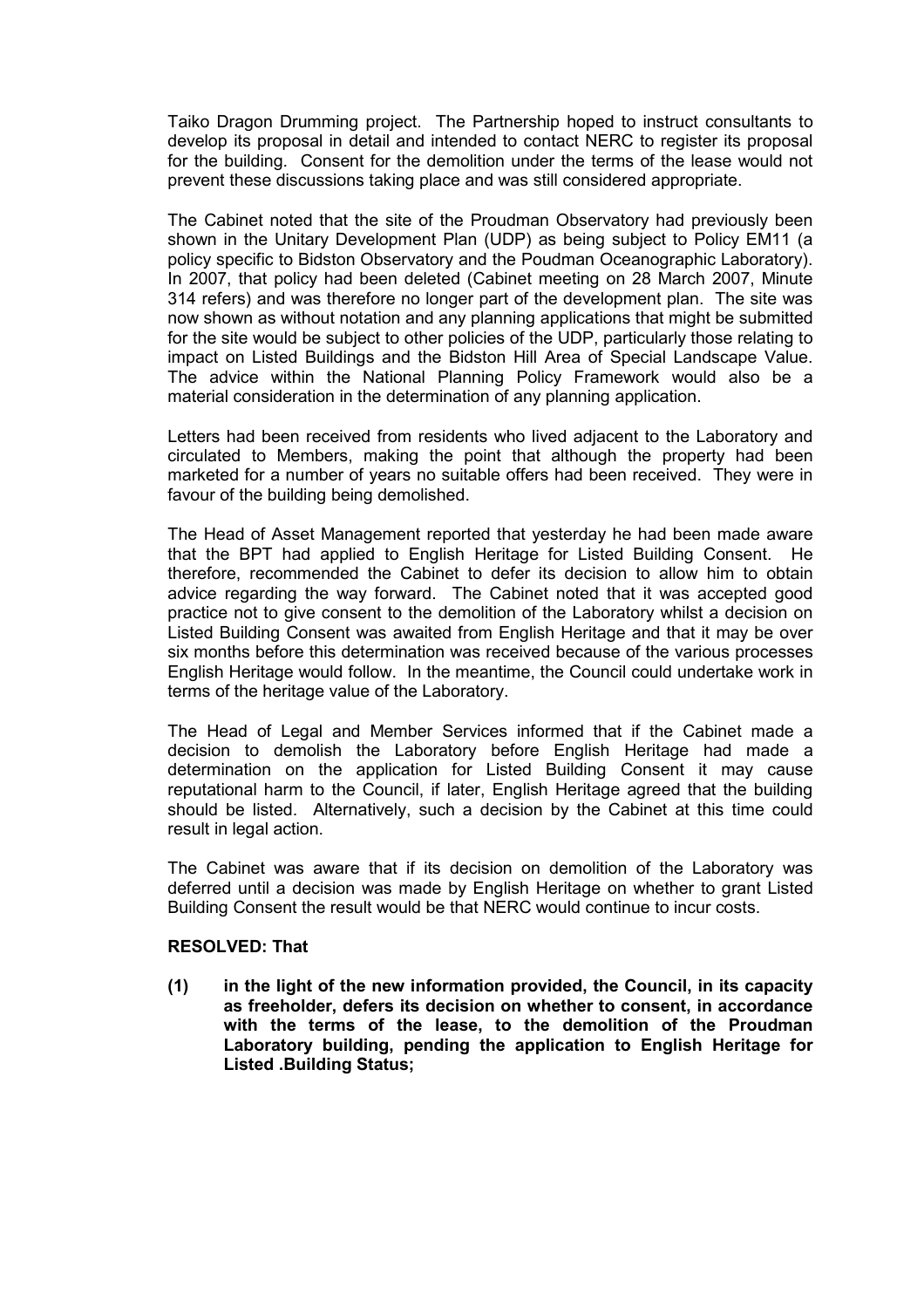- **(2) Officers make early contact with English Heritage to request that it expedites its processes, in respect of its decision on whether to grant Proudman Oceanographic Laboratory Listed Building Consent; and**
- **(3) a further report be presented to the Cabinet at its meeting on 6 September 2012, when hopefully the outcome of TDC's application to English Heritage for Listed Building Consent for Proudman Oceanographic Laboratory, is known.**

## 44 **CORPORATE PLAN**

A report by the Acting Chief Executive provided details and included an updated 2012-13 Corporate Plan for consideration and referral to Council on 16 July 2012 (Minute No. 163 refers)

The report indicated that it had taken into account the work that had been undertaken to develop an Improvement Plan for the Council based on the priorities developed with the Improvement Board.

The refreshed and reworked Corporate Plan contained the five improvement priorities and the Cabinet noted that it was the key document to help the Council shape the budget process for the rest of the year and would lead to the development of a new Corporate Plan.

## **RESOLVED: That**

- **(1) the draft Corporate Plan be referred for approval and adoption by the Council at its meeting on the 16 July 2012; and**
- **(2) the Corporate Policy Manager be thanked for her help in refreshing and reworking the draft Corporate Plan.**

### 45 **CORPORATE AND BUSINESS PLANNING - CONSULTATION PROCESS**

A report by the Acting Chief Executive indicated that Wirral's emerging Improvement Plan included a priority focus to put in place an agreed Corporate Plan that set clear priorities reflecting a good understanding of citizens and customers' views through consultation, participation and localism.

The report also set out the proposed arrangements for developing a long-term corporate and financial planning framework through a comprehensive programme of consultation and engagement. The process would deliver:

- A 3-year Corporate Plan and Financial Plan for 2013 onwards, which provided the framework for the Council's key plans and strategies
- An Equality Action Plan

An update of the current Corporate Plan for (2012-13) was subject to a separate report (Minute No. 44 refers). This report provided the strategic direction required in the current financial year to deliver improvements and address the critical issues set out in the emerging Improvement Plan.